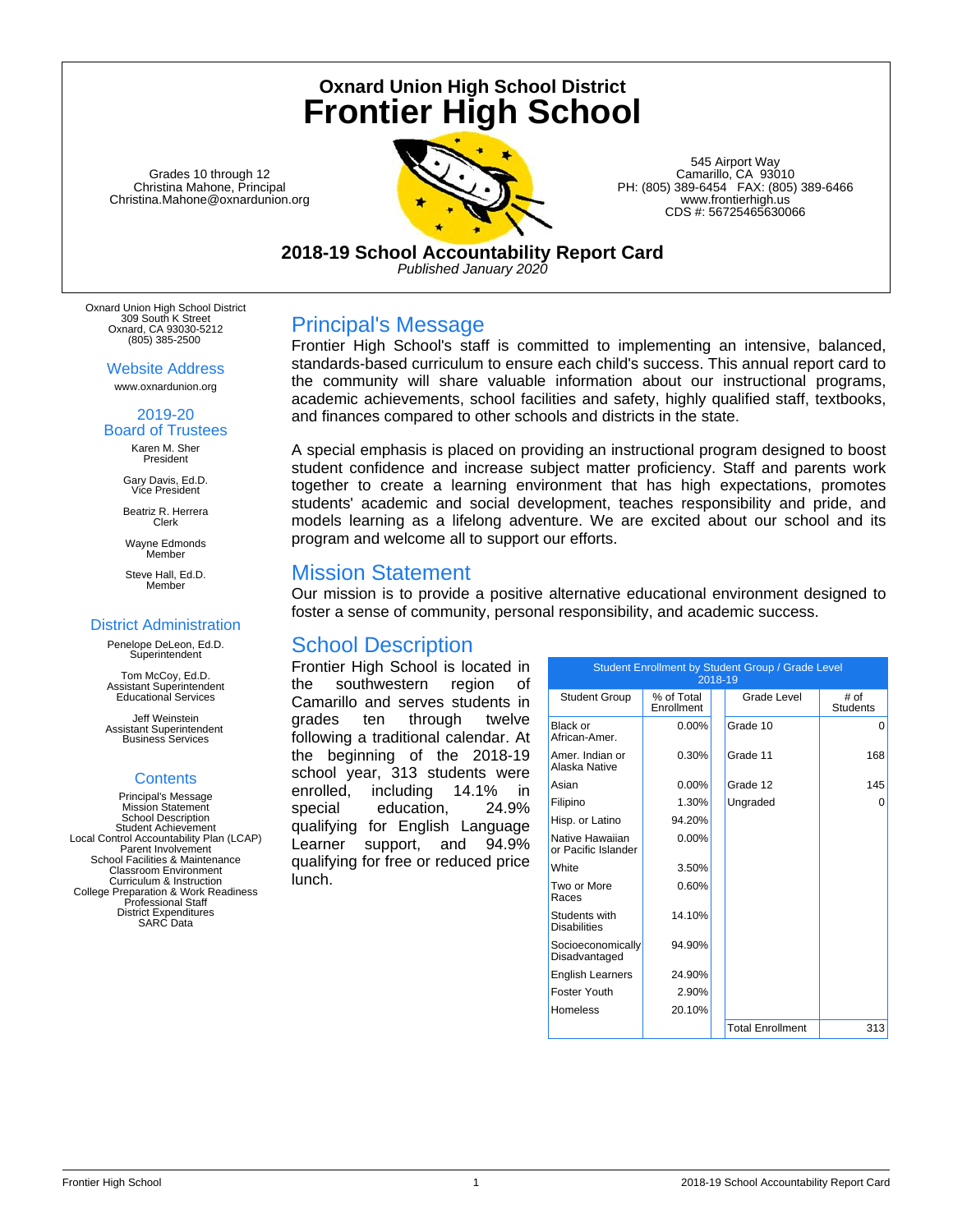## Student Achievement

#### California Assessment of Student Performance and **Progress**

The California Assessment of Student Performance and Progress (CAASPP) System includes the Smarter Balanced Summative Assessments (SBAC) for students in the general education population, and the California Alternate Assessments (CAAs) for students with the most significant cognitive disabilities. Only eligible students may participate in the administration of the CAAs. CAAs items are aligned with alternative achievement standards, which are linked with the Common Core State Standards (CCSS). CAASPP results are a measure of how well students are mastering California's standards in English language arts/literacy (ELA) and mathematics, and are given to grades three through eight and grade eleven. SBAC tests assess student performance in ELA/Literacy and mathematics utilizing computer-adaptive tests and performance tasks, and CAAs test items are aligned with alternative achievement standards which are linked with the Common Core State Standards (CCSS).

The CAASPP results shown in this report include overall results comparing the school, district and state scores as well as the school's overall score in each applicable subgroup. Results are shown only for subgroups with ten students or more taking the exam. For those categories that are blank in the tables, no students met subgroup criteria. More information on CAASPP can be found on the California Department of Education's website www.cde.ca.gov/ta/tg/ca/.

| <b>CAASPP Test Results in ELA and Mathematics - All Students</b> |                                                                                                        |        |                 |       |              |       |
|------------------------------------------------------------------|--------------------------------------------------------------------------------------------------------|--------|-----------------|-------|--------------|-------|
|                                                                  | Percent of Students Scoring at Proficient or<br>Advanced<br>(meeting or exceeding the state standards) |        |                 |       |              |       |
|                                                                  |                                                                                                        | School | <b>District</b> |       | <b>State</b> |       |
|                                                                  | $17-18$                                                                                                | 18-19  | $17 - 18$       | 18-19 | $17 - 18$    | 18-19 |
| English-Language Arts/Literacy<br>(grades 3-8 and 11)            | 3.0                                                                                                    | 1.0    | 47.0            | 50.0  | 50.0         | 48.0  |
| <b>Mathematics</b><br>(grades 3-8 and 11)                        | 0.0                                                                                                    | 0.0    | 29.0            | 29.0  | 38.0         | 37.0  |

*Note: Percentages are not calculated when the number of students tested is ten or less, either because the number of students in this category is too small for statistical accuracy or to protect student privacy.*

|                                                   | CAASPP Test Results in ELA by Student Group (2018-19) |          |          |                        |                                                                  |
|---------------------------------------------------|-------------------------------------------------------|----------|----------|------------------------|------------------------------------------------------------------|
| <b>Student Groups</b>                             | Total<br>Enrollment                                   | # Tested | % Tested | % Not<br><b>Tested</b> | % Meeting<br>or<br>Exceeding<br><b>State</b><br><b>Standards</b> |
| <b>All Students</b>                               | 272                                                   | 233      | 85.66    | 14.34                  | 0.86                                                             |
| Male                                              | 186                                                   | 159      | 85.48    | 14.52                  | 0.63                                                             |
| Female                                            | 86                                                    | 74       | 86.05    | 13.95                  | 1.35                                                             |
| Black or<br>African-Amer.                         | --                                                    | --       |          |                        | --                                                               |
| Amer. Indian or<br>Alaska Native                  |                                                       |          |          |                        |                                                                  |
| Asian                                             |                                                       |          |          |                        |                                                                  |
| Filipino                                          | --                                                    | --       | --       | --                     | --                                                               |
| Hisp. or Latino                                   | 255                                                   | 222      | 87.06    | 12.94                  | 0.90                                                             |
| Native Hawaiian or<br>Pacific Islander            |                                                       |          |          |                        |                                                                  |
| <b>White</b>                                      | 14                                                    | 8        | 57.14    | 42.86                  | 0.00                                                             |
| Two or More Races                                 | --                                                    | --       |          | ٠.                     | --                                                               |
| <b>English Learners</b>                           | 123                                                   | 109      | 88.62    | 11.38                  | 0.00                                                             |
| Socioeconomically<br>Disadvantaged                | 251                                                   | 217      | 86.45    | 13.55                  | 0.93                                                             |
| Students with<br><b>Disabilities</b>              | 41                                                    | 31       | 75.61    | 24.39                  | 0.00                                                             |
| <b>Students Receiving</b><br>Migrant Ed. Services | --                                                    | ٠.       | ٠.       | ٠.                     | --                                                               |
| Foster Youth                                      | --                                                    | --       | --       | --                     | $\overline{a}$                                                   |
| Homeless                                          | 87                                                    | 74       | 85.06    | 14.94                  | 0.00                                                             |

| <b>CAASPP Test Results in Mathematics by Student Group (2018-19)</b> |                     |          |                |                        |                                                                  |
|----------------------------------------------------------------------|---------------------|----------|----------------|------------------------|------------------------------------------------------------------|
| <b>Student Groups</b>                                                | Total<br>Enrollment | # Tested | % Tested       | % Not<br><b>Tested</b> | % Meeting<br>Ωr<br>Exceeding<br><b>State</b><br><b>Standards</b> |
| <b>All Students</b>                                                  | 279                 | 238      | 85.30          | 14.70                  | 0.00                                                             |
| Male                                                                 | 192                 | 164      | 85.42          | 14.58                  | 0.00                                                             |
| Female                                                               | 87                  | 74       | 85.06          | 14.94                  | 0.00                                                             |
| Black or<br>African-Amer.                                            | --                  |          |                |                        |                                                                  |
| Amer, Indian or<br>Alaska Native                                     |                     |          |                |                        |                                                                  |
| Asian                                                                |                     |          |                |                        |                                                                  |
| Filipino                                                             | --                  |          |                |                        |                                                                  |
| Hisp. or Latino                                                      | 262                 | 227      | 86.64          | 13.36                  | 0.00                                                             |
| Native Hawaiian or<br>Pacific Islander                               |                     |          |                |                        |                                                                  |
| White                                                                | 14                  | 8        | 57.14          | 42.86                  | 0.00                                                             |
| Two or More Races                                                    |                     |          |                |                        |                                                                  |
| <b>English Learners</b>                                              | 126                 | 112      | 88.89          | 11.11                  | 0.00                                                             |
| Socioeconomically<br>Disadvantaged                                   | 258                 | 222      | 86.05          | 13.95                  | 0.00                                                             |
| Students with<br><b>Disabilities</b>                                 | 42                  | 32       | 76.19          | 23.81                  | 0.00                                                             |
| <b>Students Receiving</b><br>Migrant Ed. Services                    | --                  | --       | $\overline{a}$ | --                     |                                                                  |
| Foster Youth                                                         | $-$                 | --       |                | ۵.                     |                                                                  |
| Homeless                                                             | 93                  | 78       | 83.87          | 16.13                  | 0.00                                                             |

*Note: ELA/Mathematics test results include the Smarter Balanced Summative Assessment and the CAA. The "Percent Met or Exceeded" is calculated by taking the total number of students who met or exceeded the standard on the Smarter Balanced Summative Assessment plus the total number of students who met the standard (i.e., achieved Level 3 – Alternate) on the CAAs divided by the total number of students who participated in both assessments.*

*Note: Double dashes (--) appear in the table when the number of students is ten or less, either because the number of students in this category is too small for statistical accuracy or to protect student privacy.*

*Note: The number of students tested includes all students who participated in the test whether they received a score or not; however, the number of students tested is not the number that was used to calculate the achievement level percentages.*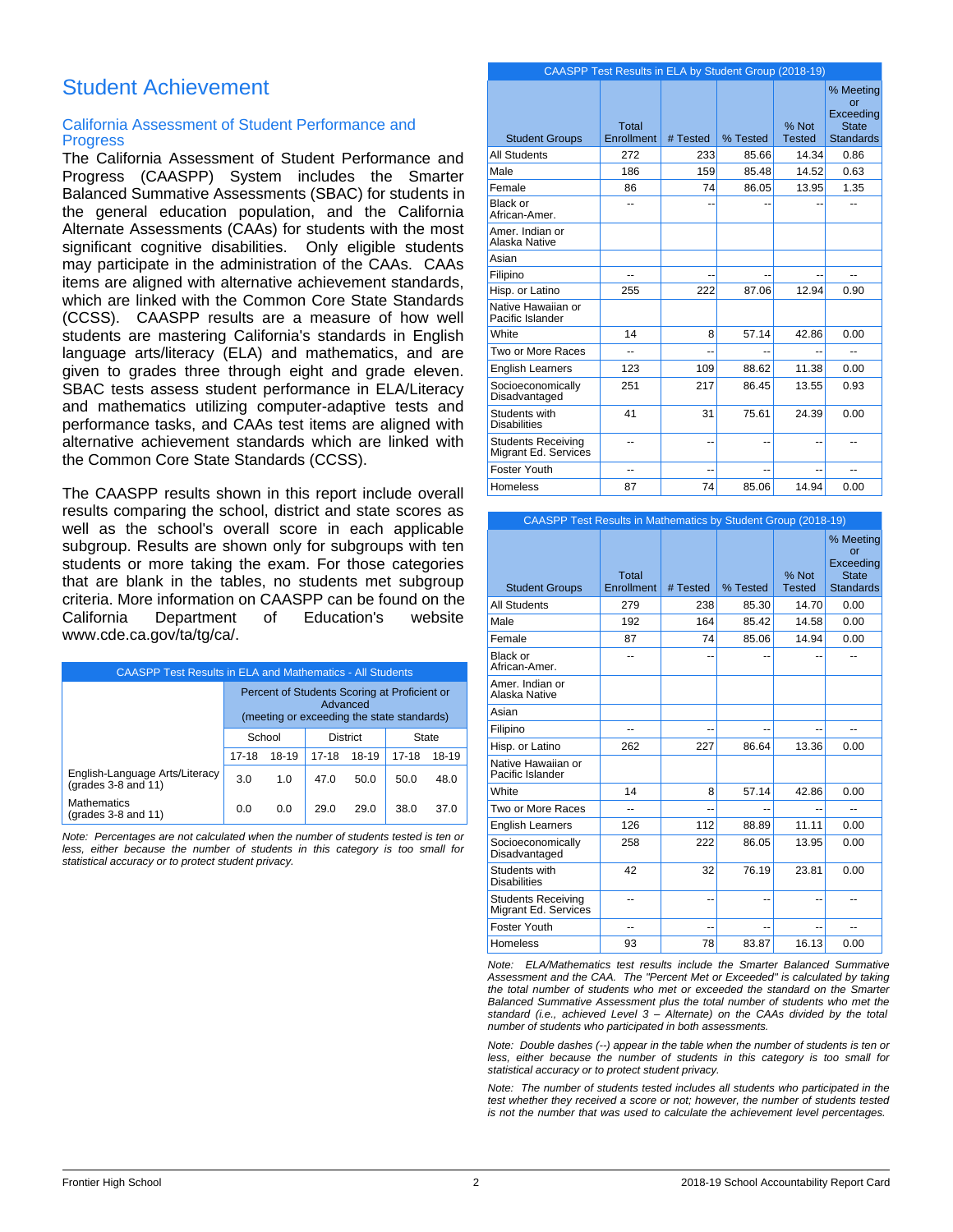*The achievement level percentages are calculated using only students who received scores.*

| <b>CAASPP Test Results in Science for All Students</b> |                                                                                                     |        |       |                 |       |       |
|--------------------------------------------------------|-----------------------------------------------------------------------------------------------------|--------|-------|-----------------|-------|-------|
|                                                        | Percent of Students Scoring at Proficient or Advanced<br>(meeting or exceeding the state standards) |        |       |                 |       |       |
|                                                        |                                                                                                     | School |       | <b>District</b> |       | State |
|                                                        | 17-18                                                                                               | 18-19  | 17-18 | 18-19           | 17-18 | 18-19 |
| Science<br>$\left($ grades 5, 8,<br>and $10$ )         | N/A                                                                                                 | N/A    | N/A   | N/A             | N/A   | N/A   |

*Note: Cells with N/A values do not require data.*

*Note: This is a placeholder for the California Science Test (CAST) which was administered operationally during the 2018-19 school year. However, these data are not available for including in the 2018-19 SARC posting due February 1, 2020. These data will be included in the SARC 2019-20 posting due February 1, 2021.*

## Local Control Accountability Plan (LCAP)

As part of the new Local Control Funding Formula, school districts are required to develop, adopt, and annually update a three-year Local Control and Accountability Plan (LCAP). The following components of this SARC address some of the priorities identified in the District's LCAP:

Conditions of Learning (Basic Services) – State Priority 1: Degree to which teachers are appropriately assigned and fully credentialed in the subject areas and for the pupils<br>they are teaching; pupils have access to they are teaching; pupils have access to standards-aligned Instructional materials and school facilities are maintained in good repair. Covered in *Teacher Assignment*, including the Teacher Credentials & Misassignments chart; *Instructional Materials*, including the Textbooks chart; and *School Facilities & Maintenance*, including the Campus Description and School Facility Good Repair Status charts.

Conditions of Learning (Implementation of State<br>Standards) – State Priority 2: Implementation of Standards) – State Priority 2: academic content and performance standards adopted by the state board for all pupils. Not covered in the School Accountability Report Card.

Parental Involvement – State Priority 3: Efforts to seek parent input in decision making, promotion of parent participation in programs for unduplicated pupils and special need subgroups. Covered in *Parent Involvement.*

Pupil Achievement – State Priority 4: Performance on standardized tests, score on Academic Performance Index, share of pupils that are college and career ready, share of English learners that become English proficient, English learner reclassification rate, share of pupils that pass Advanced Placement exams with a 3 or higher, and share of pupils determined prepared for college by the Early Assessment Program. Covered in California Early Assessment Program. *Assessment of Student Performance and Progress*, including the CAASPP charts.

Engagement (Pupil Engagement) – State Priority 5: School attendance rates, chronic absenteeism rates, middle school dropout rates, high school dropout rates, and high school graduation rates. Covered in *Dropout & Graduation Rates*, including the Dropout chart; and *Graduation Requirements*, including the Graduation Rate chart for high schools only.

School Climate – State Priority 6: Pupil suspension rates, pupil expulsion rates, other local measures including surveys of pupils, and parents and teachers on the sense of safety and school connectedness. Covered in *Discipline & Climate for Learning*, including Suspension & Expulsion chart; and *School Site Safety Plan.*

Conditions of Learning (Course Access) – State Priority 7: Pupil enrollment in a broad course of study that includes<br>all of the subject areas. Not covered in the School Not covered in the School Accountability Report Card.

Other Pupil Outcomes – State Priority 8: Pupil outcomes in the subject areas. Covered in *Physical Fitness*, including the Physical Fitness Test chart.

### Parent Involvement

Parents are encouraged to get involved in their child's learning environment either by volunteering in the classroom, participating in a decision-making group, or simply attending school events.

Parents stay informed on upcoming events and school activities through Parent Square (automated text messages), flyers, the school website, and informative orientations. Contact the school office at (805) 389-6450 for more information on how to become involved in your child's learning environment.

#### **Opportunities to Volunteer**

Chaperone Field Trips Fundraising Activities Schoolwide Activities

#### **Committees**

English Learner Advisory Council School Site Council WASC Committee

#### **School Activities**

Back to School Night Open House Student Orientation People's Choice Awards - (Student Recognition) Parent Workshops Graduation Ceremony Academic Assemblies Coffee with Staff

### School Facilities & Maintenance

The district takes great efforts to ensure that all schools are clean, safe, and functional through proper facilities maintenance and campus supervision. Frontier High School's original facilities were built in 1972; ongoing maintenance and campus improvements ensure facilities remain up to date and provide adequate space for students and staff. District maintenance and site custodial staff ensure that the repairs necessary to keep the school in good condition are completed in a timely manner. A work order process is used by school and district staff to communicate non-routine maintenance requests.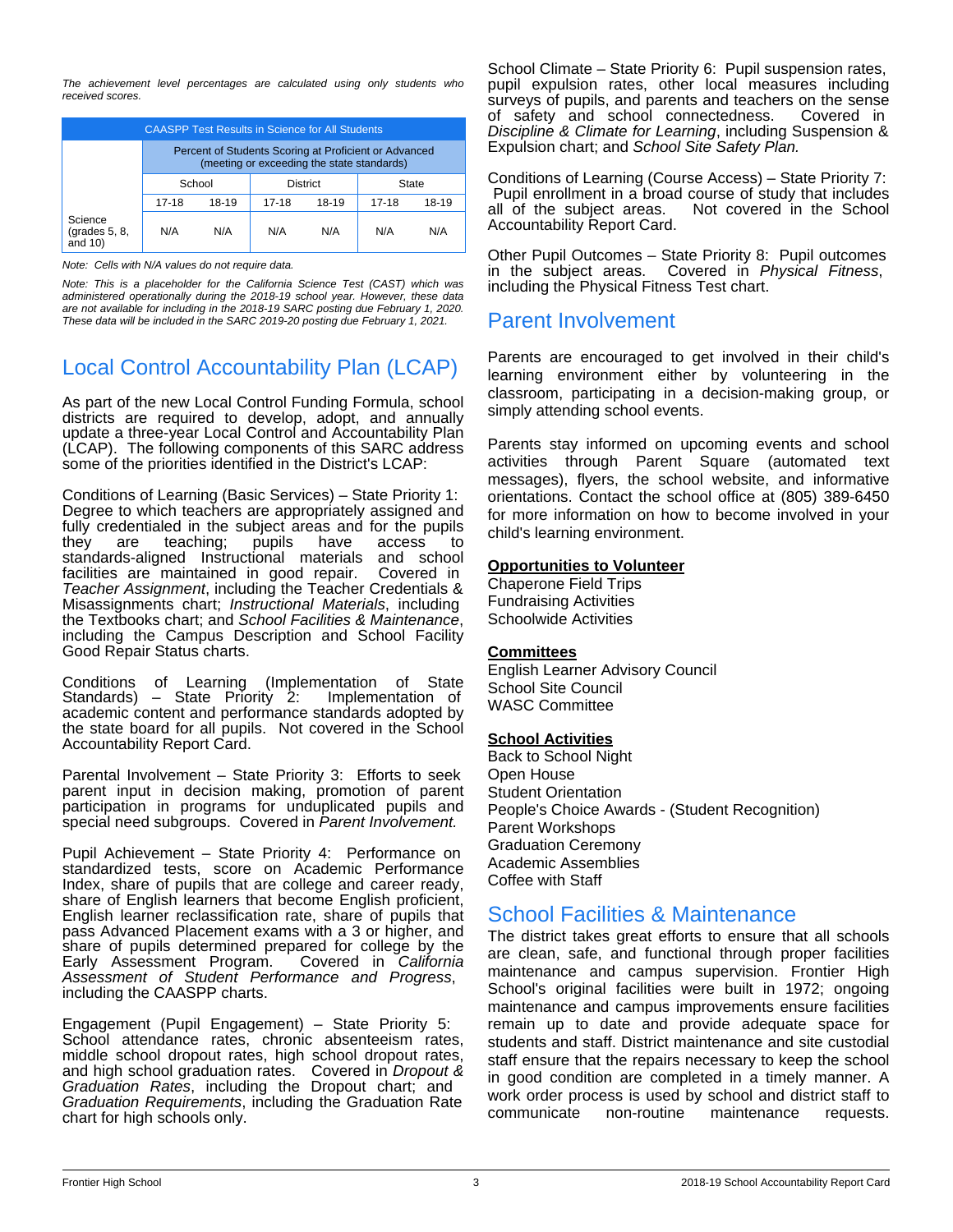Emergency repairs are given the highest priority. In the last 12 months, the following improvements have been completed:

2018-19 Campus Improvements:

- Remodel student restrooms
- Main office remodel and create a new office
- Installation of security cameras
- Installation of new flooring and new furniture in some classrooms

2019-20 Planned Campus Improvements:

• Installation of perimeter fencing

Every morning before school begins, the custodian inspects facilities for safety hazards or other conditions that need attention prior to students and staff entering school grounds. One day custodian and one evening custodian are assigned to Frontier High School. The day custodian is responsible for:

- Classroom cleaning
- Restroom cleaning

Restrooms are checked regularly throughout the day for cleanliness and subsequently cleaned as needed. The evening custodian is responsible for:

- Classroom cleaning
- Restroom cleaning
- Trash removal
- Administrative area cleaning

The principal communicates with custodial staff daily concerning maintenance and school safety issues.

| <b>Campus Description</b>   |          |
|-----------------------------|----------|
| Year Built                  | 1972     |
| Acreage                     | 6.1      |
| Square Footage              | 33707    |
|                             | Quantity |
| <b>Permanent Classrooms</b> |          |
| Portable Classrooms         | 19       |
| Restrooms (sets)            | 2        |
| Library                     |          |
| Cafe                        |          |
| Computer Lab                |          |

#### Facilities Inspection

The district's maintenance department inspects Frontier High School on an annual basis in accordance with Education Code §17592.72(c)(1). Frontier High School uses a school site inspection survey to identify unsafe or hazardous conditions and facility improvement needs.

The most recent school inspection took place between Monday, April 08, 2019 and Thursday, June 20, 2019. No emergency repairs were needed and no unsafe conditions were found. During fiscal year 2018-19, all restrooms were fully functional and available for student use at the time of the inspection.

| <b>School Facility Good Repair Status</b><br>Most Recent Inspection: Monday, April 08, 2019 |                      |      |      |  |
|---------------------------------------------------------------------------------------------|----------------------|------|------|--|
| Item Inspected                                                                              | <b>Repair Status</b> |      |      |  |
|                                                                                             | Good                 | Fair | Poor |  |
| A. Systems                                                                                  |                      |      |      |  |
| <b>B.</b> Interior                                                                          |                      |      |      |  |
| C. Cleanliness                                                                              |                      |      |      |  |
| D. Electrical                                                                               |                      |      |      |  |
| E. Restrooms / Fountains                                                                    |                      |      |      |  |
| F. Safety                                                                                   |                      |      |      |  |
| G. Structural                                                                               |                      |      |      |  |
| H. External                                                                                 |                      |      |      |  |
|                                                                                             |                      |      |      |  |

|           |      | <b>Overall Summary of School Facility Good Repair Status</b> |      |
|-----------|------|--------------------------------------------------------------|------|
| Exemplary | Good | Fair                                                         | Poor |
|           |      |                                                              |      |

*Rating Description*

*Exemplary: The school meets most or all standards of good repair. Deficiencies noted, if any, are not signifcant and/or impact a very small area of the school.*

#### Campus Supervision

School administration and teaching staff place a high priority on providing adequate adult supervision on campus before, during, and after school. The principal, the youth services officer (SRO), the dean of students, the counselor, and campus supervisors patrol the campus and monitor student behavior before school, during meal times, passing periods, and at dismissal.

Frontier High School is a closed campus. During school hours, all visitors must sign in at the school's office and wear identification badges while on school grounds.

#### School Site Safety Plan

The Comprehensive School Site Safety Plan was developed for Frontier High School in collaboration with local agencies and the district office to fulfill Senate Bill 187 requirements. Components of this plan include child abuse reporting procedures, teacher notification of dangerous pupil procedures, disaster response procedures, procedures for safe arrival and departure from school, sexual harassment policy, and dress code policy. The school's most recent school safety plan was reviewed, updated, and discussed with school staff in October 2019.

## Classroom Environment

#### Discipline & Climate for Learning

Frontier High School's discipline policies are based upon Positive Behavioral Interventions and Supports (PBIS) and a Multi-Tiered System of Supports approach to social, emotional and behavioral support. This school-wide positive behavior management plan is used as a guide to develop school rules, develop behavior management programs, promote responsibility, promote respect, and minimize classroom disruptions. disciplinary intervention is managed by school administrators in a fair, firm, and consistent manner based upon the nature of each situation.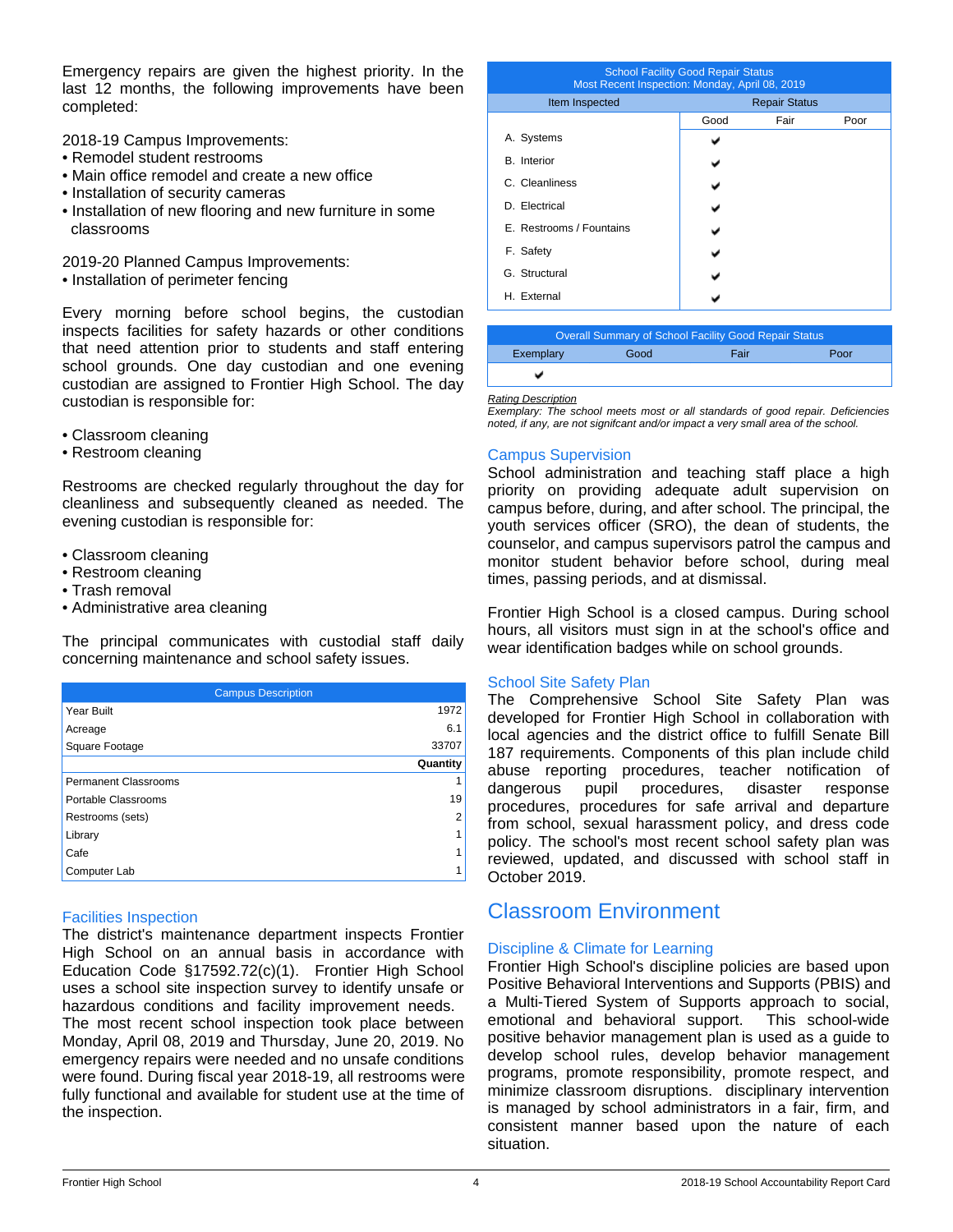| <b>Suspensions &amp; Expulsions</b> |           |                 |       |  |
|-------------------------------------|-----------|-----------------|-------|--|
|                                     | $16 - 17$ | $17 - 18$       | 18-19 |  |
|                                     |           | School          |       |  |
| % Students Suspended                | 18.4      | 17.9            | 18.2  |  |
| % Students Expelled                 | 0.3       | 1.4             | 0.4   |  |
|                                     |           | <b>District</b> |       |  |
| % Students Suspended                | 6.3       | 5.2             | 6.2   |  |
| % Students Expelled                 | 0.2       | 0.1             | 0.3   |  |
|                                     |           | <b>State</b>    |       |  |
| % Students Suspended                | 3.6       | 3.5             | 3.5   |  |
| % Students Expelled                 | 0.1       | 0.1             | 0.1   |  |

#### Class Size

The Teaching Load Distribution table in this report illustrates the distribution of class sizes by subject area, the average class size, and the number of classes that contain 1-22 students, 23-32 students, and 33 or more students. Calculations exclude classrooms of 50 or more students.

| Average Class Size and Class Size Distribution |               |          |                          |       |
|------------------------------------------------|---------------|----------|--------------------------|-------|
|                                                |               |          | 2016-17                  |       |
|                                                | Avg.<br>Class |          | <b>Number of Classes</b> |       |
| <b>Subject</b>                                 | <b>Size</b>   | $1 - 22$ | 23-32                    | $33+$ |
| English                                        | 25.0          | 4        | 18                       |       |
| <b>Mathematics</b>                             | 18.0          | 10       | 3                        |       |
| Science                                        | 20.0          | 5        | 5                        |       |
| Social Science                                 | 22.0          | 9        | 14                       |       |
|                                                |               |          | 2017-18                  |       |
|                                                | Avg.<br>Class |          | <b>Number of Classes</b> |       |
| <b>Subject</b>                                 | <b>Size</b>   | $1 - 22$ | 23-32                    | $33+$ |
| English                                        | 20.0          | 10       | $\overline{7}$           |       |
| <b>Mathematics</b>                             | 18.0          | 6        | 4                        |       |
| Science                                        | 15.0          | 10       |                          |       |
| Social Science                                 | 16.0          | 20       |                          |       |
|                                                |               |          | 2018-19                  |       |
|                                                | Avg.          |          |                          |       |
|                                                | Class         |          | <b>Number of Classes</b> |       |
| <b>Subject</b>                                 | <b>Size</b>   | $1 - 22$ | 23-32                    | $33+$ |
| English                                        | 17.0          | 14       | 3                        |       |
| <b>Mathematics</b>                             | 14.0          | 18       | 2                        |       |
| Science                                        | 11.0          | 10       |                          |       |
| Social Science                                 | 13.0          | 20       | $\overline{2}$           |       |

*\*Number of classes indicates how many classrooms fall into each size category (a range of total students per classroom). At the secondary level, this information is reported by subject area rather than grade level.*

#### Dropout & Graduation Rates

Frontier High School's teachers and administrative staff practice the early identification of and intervention on behalf of students who exhibit warning signs and/or behavioral traits that may lead to dropping out of school. Intervention strategies used to promote attendance and reduce dropout rates include parent conferences, counseling, monitoring student performance, home visits conducted by the school's attendance advisor, SIS, and monthly SART meetings. Understanding that the needs of each student are different, administrators, counselors, and teaching staff continue their efforts to discover successful solutions to help students complete their high school program.

Students must accumulate 230 course credits to receive a high school diploma from Frontier High School. Alternative methods of acquiring a diploma are available through the adult school and Condor High School (independent study) for those students who have been unsuccessful in a high school environment or have exhausted their opportunities to remain at Frontier High School.

In the following Dropout & Graduation Rates table, 2017-18 data is the most current information available, since state certification/release dates for dropout data occur too late for inclusion in this report. Detailed information about dropout rates and graduation rates can be found on the DataQuest Web page at http://dq.cde.ca.gov/dataquest/.

| Dropout & Graduation Rates (Four-Year Cohort Rate) |         |                 |       |  |
|----------------------------------------------------|---------|-----------------|-------|--|
|                                                    |         | School          |       |  |
|                                                    | 15-16   | 16-17           | 17-18 |  |
| Dropout Rate                                       | 29.3%   | 24.4%           | 17.4% |  |
| <b>Graduation Rate</b>                             | 29.7%   | 36.4%           | 38.8% |  |
|                                                    |         | <b>District</b> |       |  |
|                                                    | 15-16   | 16-17           | 17-18 |  |
| Dropout Rate                                       | 8.3%    | 7.1%            | 7.1%  |  |
| <b>Graduation Rate</b>                             | 83.7%   | 85.6%           | 84.9% |  |
|                                                    |         | <b>State</b>    |       |  |
|                                                    | 15-16   | 16-17           | 17-18 |  |
| Dropout Rate                                       | $9.7\%$ | 9.1%            | 9.6%  |  |
| <b>Graduation Rate</b>                             | 83.8%   | 82.7%           | 83.0% |  |

*For the formula to calculate the 2017-18 and 2018-19 adjusted cohort graduation rate, see the 2018-19 Data Element Definitions document located on the SARC web page at https://www.cde.ca.gov/ta/ac/sa/*

## Curriculum & Instruction

#### Staff Development

All training and curriculum development activities at Frontier High School revolve around the California State Content Standards and Frameworks. During the 2018-19 school year, Frontier High School held staff development training devoted to:

- English Language Proficiency Assessments for California (ELPAC)
- CAASPP Preparation
- ELD Training
- Technology Training
- Student Engagement
- Positive Behavioral Interventions & Supports (PBIS)
- Research-Based Instructional Strategies
- Social Emotional Learning (SEL)

Decisions concerning selection of staff development activities are performed by all staff using tools such as teacher input, state assessment results, and data analysis to determine the areas in which additional teacher training may enhance classroom instruction and increase student achievement levels. Frontier High School supports ongoing professional growth throughout the year on weekly early release days. Teachers meet as a whole and in department level teams to conduct data analysis to identify areas of need. Teaching staff are provided the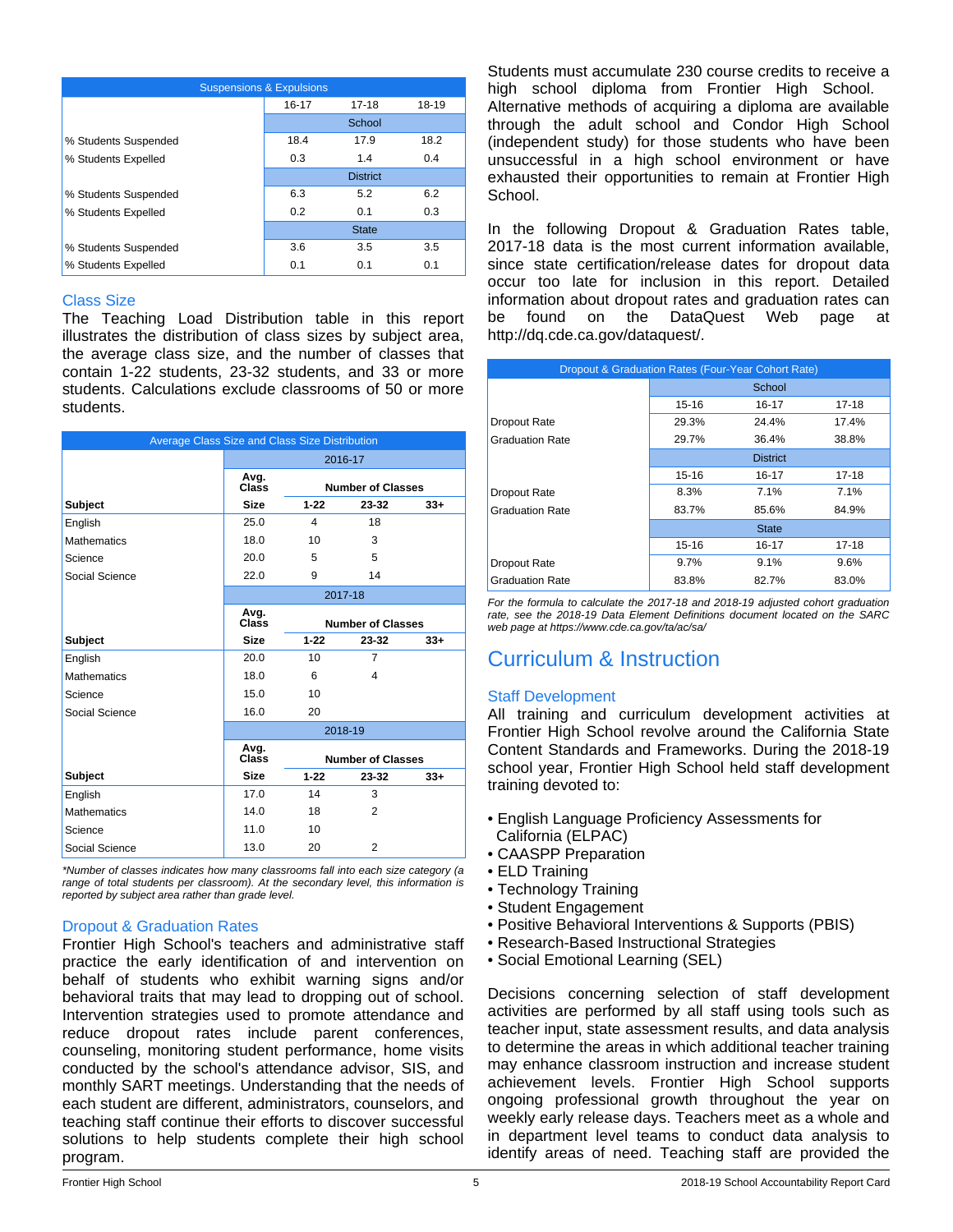opportunity to participate in district-sponsored staff development workshops or training session as 1) a supplement to site-based staff development, 2) for reinforcement of or follow-up on previous training, or 3) follow-up training for newly implemented programs/curricula.

During the 2017-18, 2018-19 and 2019-20 school years, Frontier High School's teachers had the opportunity to attend the following events hosted by the Oxnard Union High School District:

2017-18 Training:

- Next Generation Science Standards (NGSS)
- English Language Arts
- English Language Development/World Language
- Mathematics
- Social Science
- Career Technical Education

2018-19 Training:

- Next Generation Science Standards (NGSS)
- English Language Arts (ELA)
- Mathematics
- Social Science
- iLit Training

#### 2019-20 Training:

- Multi-Tiered System of Supports (MTSS)
- iLit Reading Intervention
- SkillsUSA Training for Career Pathways
- Edge Training for ESL Students
- Curriculum Design for Dual Language Immersion
- Textbook Pilot Training for Science and ELA
- Math Leadership Network
- Digital Broadcast
- Ethnic Studies Curriculum Development
- Dual Immersion Textbook Pilot Training
- VC Innovates
- AP Spanish Committee Test Development
- Next Generation Science Standards (NGSS)
- Library Learning Day
- AVID Elective Focused Note-Taking
- Data Chats for Common Assessments, Corrective Teaching, and Engagement
- Google Platform Training
- PLC Summer Curriculum Planning, Common Syllabi, Technology Use, Student Engagement
- Positive Behavioral Interventions & Supports (PBIS)

Frontier High School offers support to new and veteran teachers through peer coaching and mentoring. Instructional aides are provided targeted training focused on teaching strategies and curriculum content. Substitute teachers are invited to participate in designated staff development activities. All staff are encouraged to attend professional workshops and conferences. Classified support staff receive job-related training from department supervisors and district representatives.

| Number of School Days Dedicated to Staff Development and Continuous<br>Improvement |         |         |  |  |
|------------------------------------------------------------------------------------|---------|---------|--|--|
| 2017-18                                                                            | 2018-19 | 2019-20 |  |  |
|                                                                                    |         |         |  |  |

#### Instructional Materials

All textbooks used in the core curriculum at Frontier High School are aligned to the California Content Standards and Frameworks. Standards-based instructional materials are approved by the district's Board of Trustees. The district follows the State Board of Education's six-year adoption cycle for core content materials and the eight-year cycle for textbook adoptions in foreign language, visual and performing arts, and health.

On Wednesday, September 25, 2019, the Oxnard Union High School District's Board of Trustees held a public hearing to certify the extent to which textbooks and instructional materials have been provided to students. The Board of Trustees adopted Resolution #19-44 which certifies as required by Education Code §60119 (1) that textbooks and instructional materials were provided to all students, including English learners, in the district to the extent that each pupil has a textbook or instructional materials, or both, to use in class and to take home, (2) sufficient textbooks and instructional materials were provided to each student, including English learners, that are aligned to the academic content standards and consistent with the cycles and content of the curriculum frameworks in math, science, history-social science, and English/language arts, (3) sufficient textbooks or instructional materials were provided to each pupil enrolled in foreign language or health classes, and (4) sufficient laboratory science equipment was available for science laboratory classes offered in grades 9-12 inclusive.

In addition to core subject areas, districts are required to disclose in their SARCs the sufficiency of instructional materials used for their visual/performing arts curricula. During the 2019-20 school year, Oxnard Union High School District provided each student, including English learners, enrolled in a visual/performing arts class with a textbook or instructional materials to use in class and to take home. These materials complied with the state's content standards and curriculum frameworks.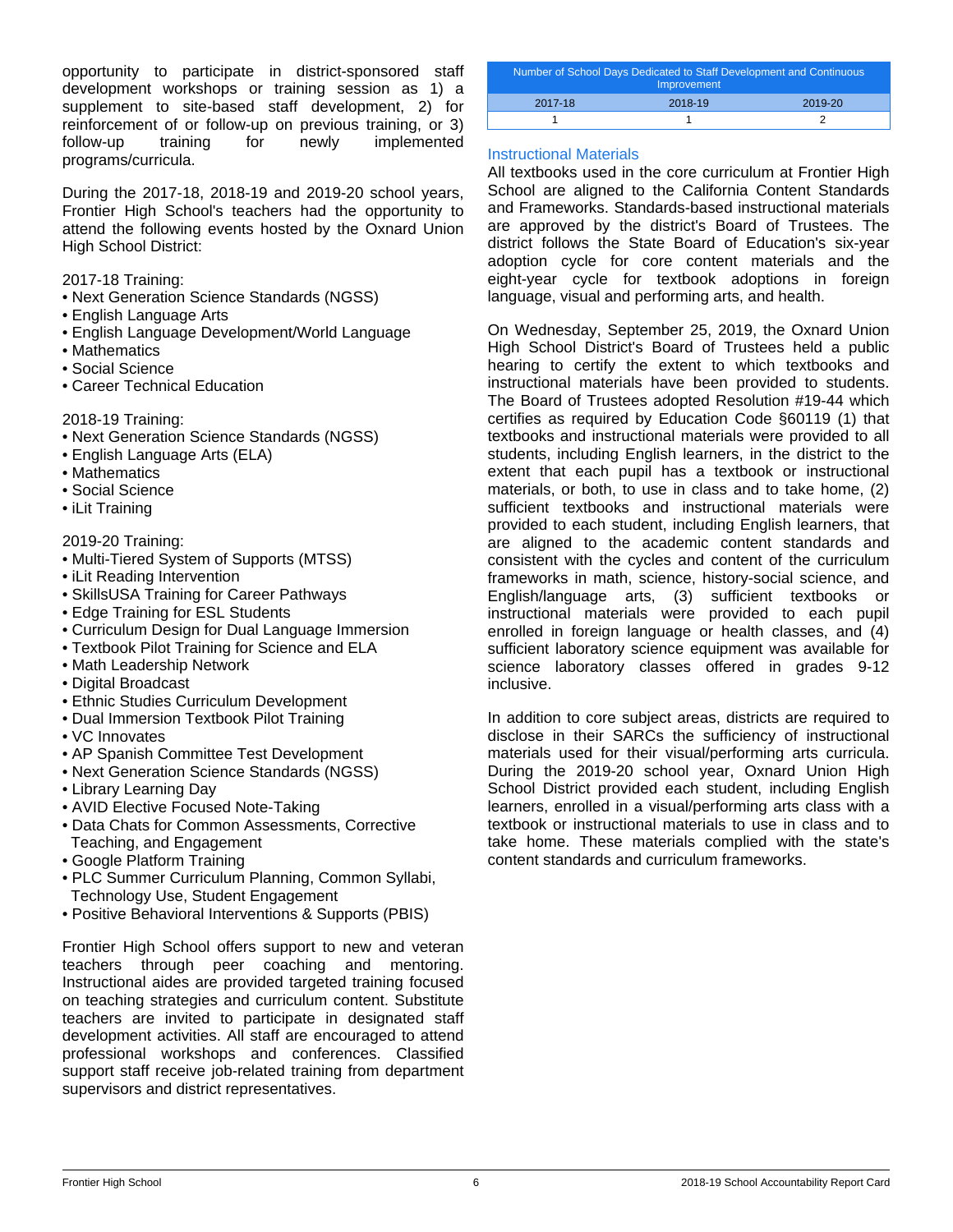| <b>Textbooks</b>              |                                                                                                         |                                           |  |  |
|-------------------------------|---------------------------------------------------------------------------------------------------------|-------------------------------------------|--|--|
| <b>Adoption Year</b>          | <b>Publisher &amp; Series</b>                                                                           | <b>Pupils Lacking</b><br><b>Textbooks</b> |  |  |
| <b>English Language Arts</b>  |                                                                                                         |                                           |  |  |
| 2008                          | Bedford Fremont and Worth, The Language<br>of Composition: Reading, Writing, Rhetoric<br><b>Student</b> | 0%                                        |  |  |
| 2005                          | McDougal Littell, Language Network                                                                      | 0%                                        |  |  |
| 2005                          | McDougal Littell, The Language of Literature                                                            | 0%                                        |  |  |
| 2007                          | Prentice Hall, Timeless Voices, Timeless<br><b>Themes The British Tradition</b>                         | 0%                                        |  |  |
| <b>Foreign Languages</b>      |                                                                                                         |                                           |  |  |
| 2007                          | EMC Paradigm, Que Chevere 1, 2, 3                                                                       | 0%                                        |  |  |
| 2007                          | McDougal Littell, Abriendo Puertas: Lenguaje                                                            | $0\%$                                     |  |  |
| 2007                          | McDougal Littell, Discovering French<br>Nouveau                                                         | 0%                                        |  |  |
| 2003                          | Prentice Hall, Sendas Literarias 1 & 2                                                                  | 0%                                        |  |  |
| 2015                          | Vista Higher Learning, D'accord (French)                                                                | $0\%$                                     |  |  |
| Health                        |                                                                                                         |                                           |  |  |
| 2007                          | Pearson Prentice Hall, Health                                                                           | 0%                                        |  |  |
| <b>History-Social Science</b> |                                                                                                         |                                           |  |  |
| 2007                          | Glencoe/McGraw-Hill, World Geography and<br>Cultures                                                    | 0%                                        |  |  |
| 2008                          | Houghton Mifflin Harcourt, Psychology -<br>Principles in Practice                                       | 0%                                        |  |  |
| 2010                          | Houghton Mifflin Harcourt, Sociology: The<br><b>Study of Relationships</b>                              | 0%                                        |  |  |
| 2007                          | McDougal Littell, The Americans<br>Reconstruction to the 21st Century                                   | 0%                                        |  |  |
| 2006                          | McGraw Hill, Economics: Principles,<br><b>Problems and Policies</b>                                     | 0%                                        |  |  |
| 2016                          | McGraw Hill, Understanding Economics                                                                    | 0%                                        |  |  |
| 2006                          | Pearson Prentice Hall, Economics: Principles<br>in Action                                               | 0 %                                       |  |  |
| 2006                          | Pearson Prentice Hall, Magruder's American<br>Government                                                | 0 %                                       |  |  |
| 2007                          | Pearson Prentice Hall, World History: The<br>Modern World                                               | $0\%$                                     |  |  |
| 2006                          | Steck-Vaughn, America's History - Land of<br>Liberty                                                    | 0 %                                       |  |  |
| <b>Mathematics</b>            |                                                                                                         |                                           |  |  |
| 2014                          | CPM Educational Program, Core<br>Connections, Course 3                                                  | $0\%$                                     |  |  |
| 2013                          | CPM Educational Program, Core<br>Connections, Integrated 1                                              | 0%                                        |  |  |
| 2015                          | CPM Educational Program, Core<br>Connections, Integrated 2                                              | 0%                                        |  |  |
| 2016                          | CPM Educational Program, Core<br>Connections, Integrated 3                                              | 0%                                        |  |  |
| 2006                          | Glencoe/McGraw-Hill, Mathematics with<br><b>Business Applications</b>                                   | 0%                                        |  |  |
| 2017                          | Houghton Mifflin Harcourt, Big Ideas Math,<br>Course 1                                                  | 0%                                        |  |  |
| 2017                          | Houghton Mifflin Harcourt, Big Ideas Math,<br>Course 2                                                  | 0%                                        |  |  |
| 2017                          | Houghton Mifflin Harcourt, Big Ideas,<br>Integrated Math 1, 2 & 3                                       | 0%                                        |  |  |
| 2007                          | W. H. Freeman. The Practice of Statistics                                                               | 0%                                        |  |  |
| Science                       |                                                                                                         |                                           |  |  |
| 2007                          | AGS, Biology - Cycles of Life                                                                           | 0%                                        |  |  |
| 2007                          | Current Publishing, Life on an Ocean Planet                                                             | 0 %                                       |  |  |
| 2003                          | Globe Fearon, Concepts and Challenges in<br><b>Earth Science</b>                                        | 0%                                        |  |  |
| 2007                          | Pearson Prentice Hall, Earth Science                                                                    | 0%                                        |  |  |
|                               | Science Laboratory Equipment                                                                            | 0%                                        |  |  |

## College Preparation & Work Readiness

#### College Preparation Courses

Students are encouraged to take required courses if they plan on attending a four-year college or university. Frontier High School offers only those classes required to earn a high school diploma. Any students returning to a comprehensive high school setting will have the option to pursue four-year college required courses.

#### **Admission Requirements for California Public Universities**

#### University of California

Admission requirements for the University of California (UC) follow guidelines set forth in the Master Plan, which requires that the top one-eighth of the state's high school graduates, as well as those transfer students who have successfully completed specified college work, be eligible for admission to the UC. These requirements are designed to ensure that all eligible students are adequately prepared for University-level work. For general admission requirements please visit the UC website at http://www.universityofcalifornia.edu/admissions/general.h tml.

#### California State University

Admission requirements for the California State University (CSU) use three factors to determine eligibility. They are specific high school courses; grades in specified courses, and test scores; and graduation from high school. Some campuses have higher standards for particular majors or students who live outside the local campus area. Because of the number of students who apply, a few campuses have higher standards (supplementary admission criteria) for all applicants. Most CSU campuses utilize local admission guarantee policies for students who graduate or transfer from high schools and colleges that are historically served by a CSU campus in that region. For general admissions requirements, please visit the California State University Website at http://www.calstate.edu/admission/.

#### Workforce Preparation

Students in grades nine through twelve receive counseling from school personnel regarding career paths and courses of study. During their sophomore year, students meet with the counselor to discuss their four-year academic plan and are introduced to Frontier High School's technical and career education programs; the counselor meets throughout the year with each student to follow-up on their progress in meeting graduation requirements and career objectives. All career and technical education (CTE) courses comply with state-adopted content standards and are integrated into the student's four-year academic plan as elective courses. Frontier High School offers the following programs that promote leadership, develop job-related skills, provide on-the-job experience, and increase interest in school:

- Work Experience
- Career Education Center Programs
- Workability

Individual student assessment of work readiness skills takes place through 1) End of course exams; 2) Completion of course-required projects; and 3) Career exploration activities.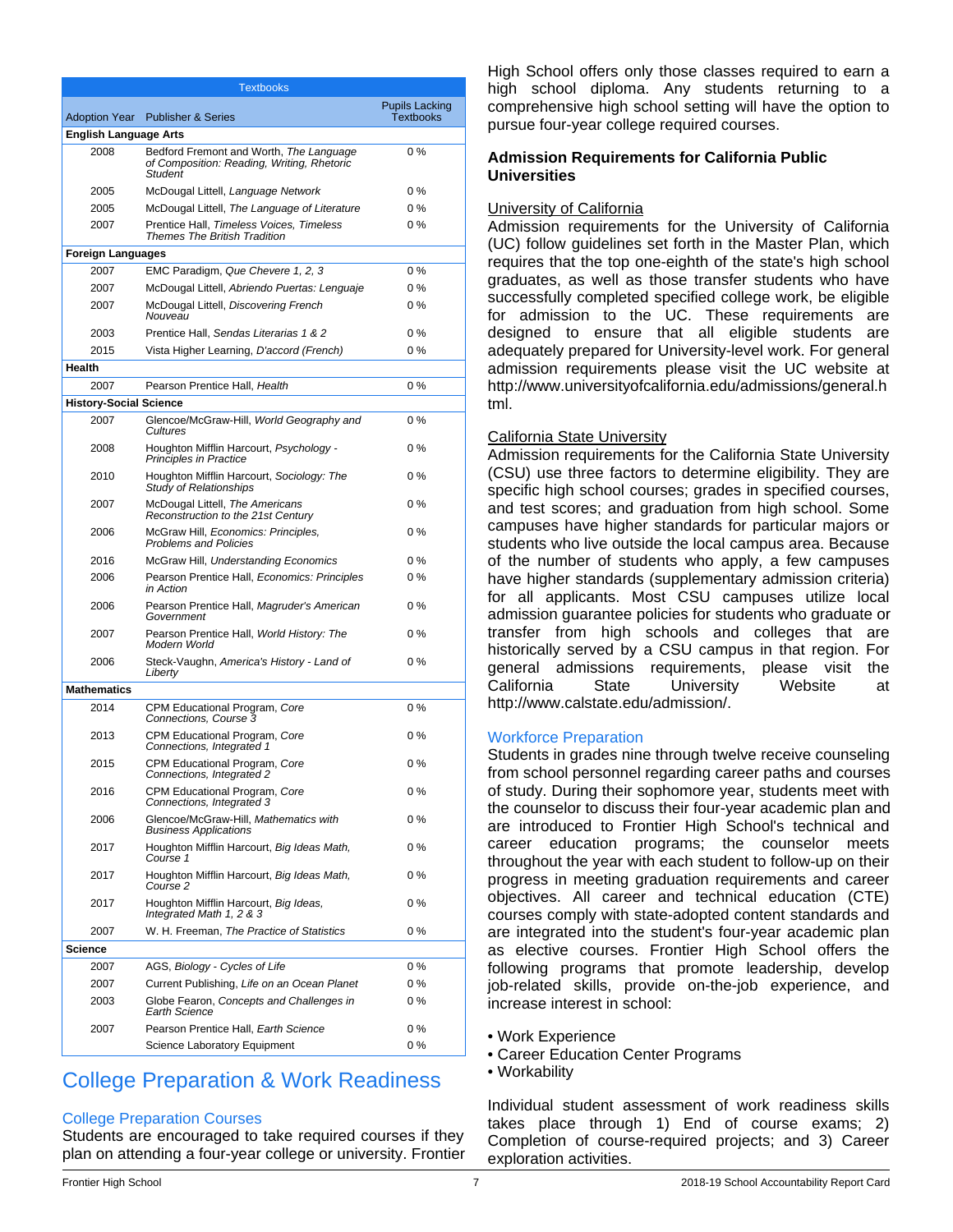Work experience students are partnered with local employers that provide on-the-job training and mentoring for students 16 years of age or older. Work experience students receive guidance and supervision designed to ensure maximum educational benefit from part-time job placement. For more information, students should contact the counselor.

Career Education Center (CEC) Programs are offered in partnership with the County Office of Education. A variety of career technical education courses are available to help prepare high school students (16 years and older) for entry-level employment, upgrading current job skills, or obtaining more advanced levels of education.

Workability provides work experience opportunities outside the school day that meet the students' interests and aptitudes while providing real-world job experience prior to graduation. The program is available to all students with disabilities who have an Individualized Education Plan.

During the 2018-19 school year, Frontier High School offered the following career technical education programs as elective courses:

Career Technical Education Programs:

- Consumer Economics
- Family & Human Development
- Career Exploration
- Finance and Business
- Education, Child Development & Family Services
- Arts, Media & Entertainment
- Automotive Entrepreneur
- Medical Terminology
- Criminal Justice
- TV Film & Makeup
- Emergency First Responder

#### Academy Programs:

- DRAGG Program
- Law Enforcement

Frontier High School receives funds from the Carl D. Perkins Vocational and Technical Education Act (Perkins).

 This grant enables Frontier High School to provide its students with the academic and technical skills needed to succeed in a knowledge- and skills-based economy and helps provide programs that prepare students for both postsecondary education and the careers of their choice. CTE table in this report shows the total number of students participating in the district's CTE courses and regional occupational programs and program completion rates. For more information on career technical programs, CEC, workability, partnership academies, and work experience, contact the counselor or visit the state's career technical website at http://www.cde.ca.gov/ci/ct/.

#### Career Technical Education (CTE) Program Participation 2018-19

| Total number of students participating in CTE programs                                                               | 372      |
|----------------------------------------------------------------------------------------------------------------------|----------|
| Percentage of students completing CTE program and earning a<br>high school diploma                                   | $0.0\%$  |
| Percentage of CTE courses sequenced or articulated between<br>the school and institutions of postsecondary education | $14.3\%$ |

## Professional Staff

#### Counseling & Support Staff

Frontier High School provides professional, highly qualified staff that provide additional services and support centered on the whole student academically, physically, and mentally. The Counseling and Support Services table in this report illustrates the availability of non-instructional support staff to Frontier High School's students. Full-time equivalent (FTE) is a standard measurement used to identify an employee's regular work load on a weekly basis. For example, an FTE of 1.0 designates a full-time position and the employee is on campus and available all day every day of the week; an FTE of 0.5 indicates that the staff member is available and on campus a portion (50%) of the week.

| <b>Academic Counselors &amp; Other Support Staff</b><br>(Nonteaching Professional Staff)<br>2018-19 |                        |            |  |
|-----------------------------------------------------------------------------------------------------|------------------------|------------|--|
|                                                                                                     | No. of<br><b>Staff</b> | <b>FTE</b> |  |
| Academic Counselor                                                                                  | 2                      | 1.5        |  |
| <b>Campus Supervisors</b>                                                                           | 3                      | 2.0        |  |
| Alcohol & Drug Advisor (Outside Agency)                                                             |                        | 0.2        |  |
| Attendance Advisor                                                                                  |                        | 1.0        |  |
| Guidance Technician                                                                                 |                        | 0.6        |  |
| Nurse                                                                                               |                        | 1.0        |  |
| Psychologist                                                                                        |                        | 0.3        |  |
| Student Resource Officer (SRO)                                                                      |                        | 1.0        |  |
| Textbook/Library/Career Center Technician                                                           |                        | 1.0        |  |
| Counselor-to-Student Ratio: 1:157                                                                   |                        |            |  |

*Note: One Full Time Equivalent (FTE) equals one staff member working full time; one FTE could also represent two staff members who each work 50% of full time.*

#### Teacher Assignment

During the 2018-19 school year, Frontier High School had 24 teachers who met all credential requirements in accordance with state guidelines. The chart below identifies the number of teachers at both the school and district who are 1) fully credentialed; 2) without full credentials; 3) teaching outside subject area of competence; 4) misassignments for English learners; 5) total teacher misassignments; and 6) vacant teacher positions. The term "misassignments" refers to the number of positions filled by teachers who lack legal authorization to teach that grade level, subject area, student group, etc.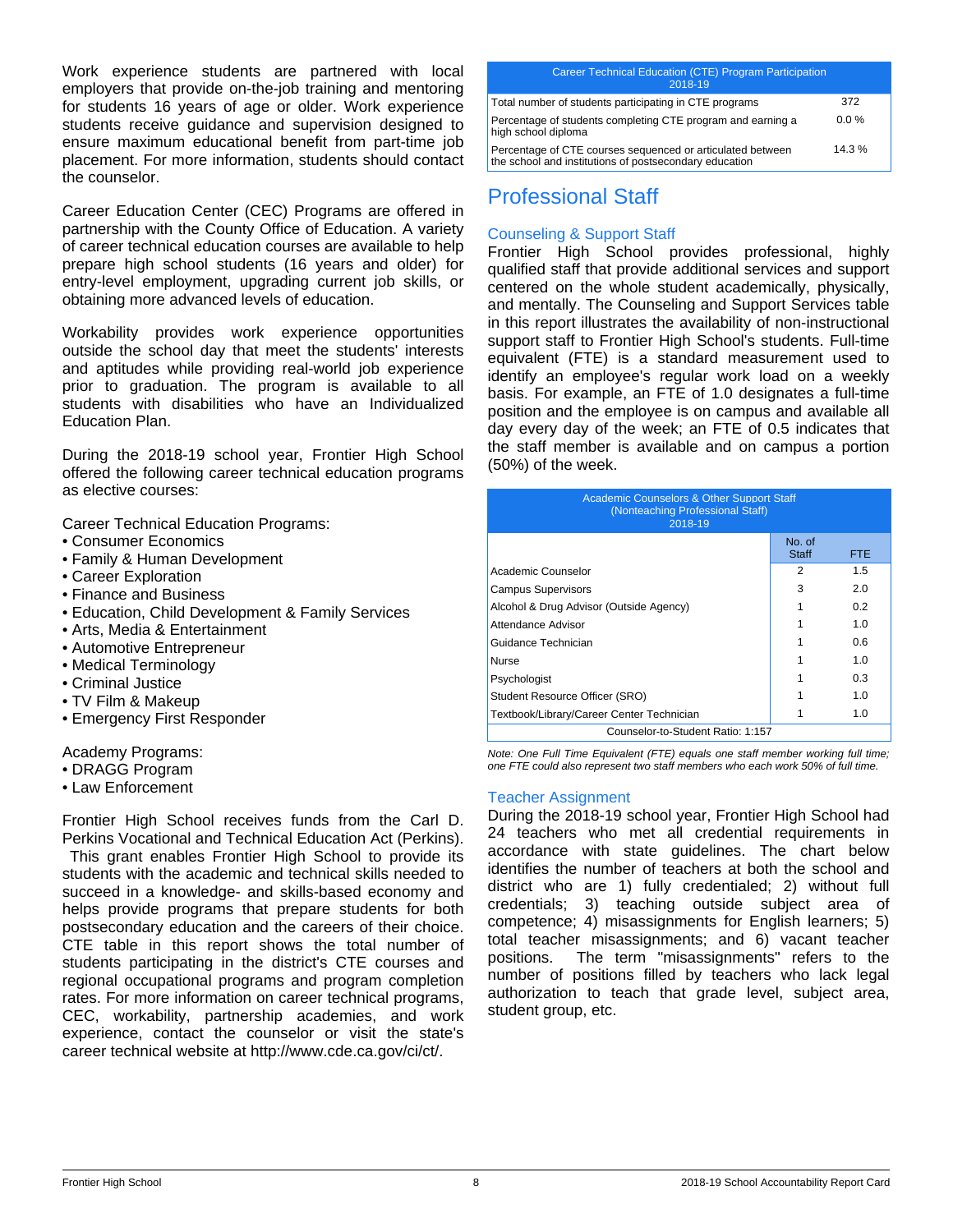| <b>Teacher Credentials &amp; Assignments</b>                                             |          |          |       |                 |
|------------------------------------------------------------------------------------------|----------|----------|-------|-----------------|
|                                                                                          |          | School   |       | <b>District</b> |
|                                                                                          | 17-18    | 18-19    | 19-20 | 19-20           |
| <b>Total Teachers</b>                                                                    | 23       | 24       | 23    | 699             |
| <b>Teachers With Full Credentials</b>                                                    | 23       | 24       | 23    | 695             |
| <b>Teachers Without Full</b><br>Credentials                                              | 0        | 0        | 0     | 4               |
| <b>Teachers Teaching Outside</b><br>Subject Area of Competence<br>(With Full Credential) | 2        | 0        | 0     | 94              |
| Misassignments of Teachers of<br><b>English Learners</b>                                 | $\Omega$ | $\Omega$ | 0     | $\Omega$        |
| Total Teacher Misassignments*                                                            | $\Omega$ | $\Omega$ | 0     | 94              |
| Vacant Teacher Positions                                                                 |          |          | O     | 5               |

*Note: "Misassignments" refers to the number of positions filled by teachers who lack legal authorization to teach that grade level, subject area, student group, etc.*

*\*Total Teacher Misassignments includes the number of Misassignments of Teachers of English Learners.*

# District Expenditures

#### Salary & Budget Comparison

State law requires comparative salary and budget information to be reported to the general public. For comparison purposes, the State Department of Education has provided average salary data from school districts having similar average daily attendance throughout the state. (Note: 2017-18 salary comparison data was the most recent data available at the time this report was published.)

| <b>Teacher and Administrative Salaries</b><br>2017-18 |                 |                                                   |  |
|-------------------------------------------------------|-----------------|---------------------------------------------------|--|
|                                                       | <b>District</b> | State Average of<br>Districts in Same<br>Category |  |
| Beginning Teacher Salary                              | \$53,785        | \$52,466                                          |  |
| Mid-Range Teacher Salary                              | \$96,547        | \$87,373                                          |  |
| Highest Teacher Salary                                | \$104,556       | \$109,803                                         |  |
| Superintendent Salary                                 | \$220,420       | \$241,221                                         |  |
| <b>Average Principal Salaries:</b>                    |                 |                                                   |  |
| <b>Elementary School</b>                              | N/A             | N/A                                               |  |
| Middle School                                         | N/A             | \$142,025                                         |  |
| High School                                           | \$148,258       | \$153,904                                         |  |
| <b>Percentage of Budget:</b>                          |                 |                                                   |  |
| <b>Teacher Salaries</b>                               | 33%             | 33%                                               |  |
| <b>Administrative Salaries</b>                        | 4%              | 5%                                                |  |

*For detailed information on salaries, see the CDE Certificated Salaries & Benefits Web page at http://www.cde.ca.gov/ds/fd/cs/.*

#### Expenditures Per Student

For the 2017-18 school year, Oxnard Union High School District spent an average of \$11,872 of total general funds to educate each student (based on 2017-18 audited financial statements and in accordance with calculations defined in Education Code §41372). The table in this report 1) compares the school's per pupil expenditures from unrestricted (basic) and restricted (supplemental) sources with other schools in the district and throughout the state, and 2) compares the average teacher salary at the school site with average teacher salaries at the district and state levels. Detailed information regarding salaries can be found at the CDE website at www.cde.ca.gov/ds/fd/ec/ and www.cde.ca.gov/ds/fd/cs/. (The figures shown in the table below reflect the direct cost of educational services, per ADA, excluding food services, facilities acquisition and construction, and certain other expenditures.)

In addition to general fund state funding, Oxnard Union High School District receives state and federal categorical funding for special programs. For the 2017-18 school year, the district received categorical, special education, and support programs funds for:

- Agricultural Career Technical Education Incentive
- CA Partnership Academies: Green & Clean Academies
- California Career Pathways Trust
- California Clean Energy Jobs Act
- Career and Technical Education Programs
- Career Technical Education Incentive Grant Program
- Department of Rehabilitation
- Education Protection Account
- Governor's CTE Initiative: CA Partnership Academies
- Lottery: Instructional Materials
- Medi-Cal Billing Option
- Ongoing and Major Maintenance Account
- Other Federal Funds
- Other Local: Locally defined
- Special Education
- State Lottery
- STRS On-Behalf Pension Contributions
- Title I, II, III
- Tobacco-Use Prevention Education